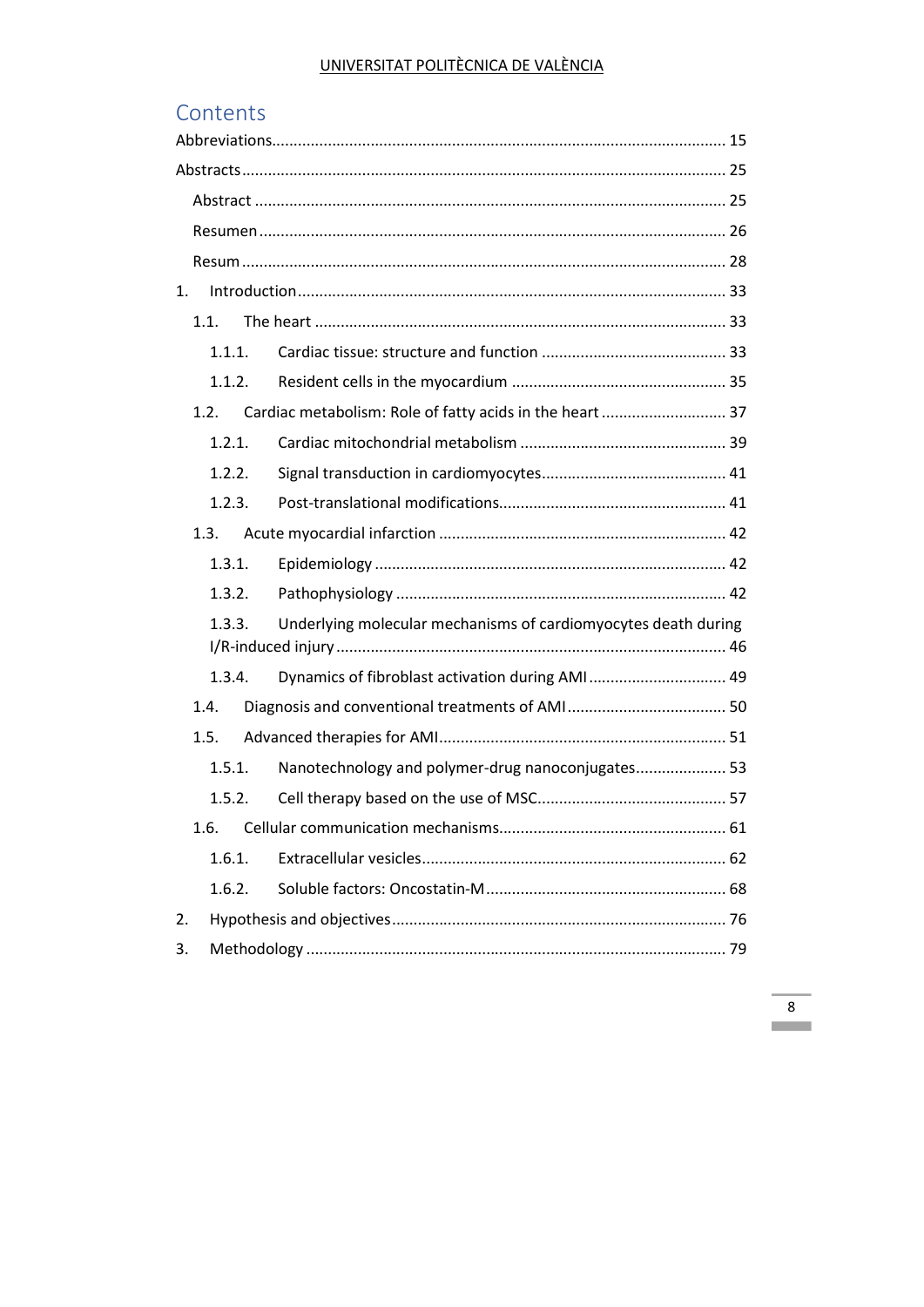| 3.1.1.        |                                                                            |  |  |
|---------------|----------------------------------------------------------------------------|--|--|
| 3.1.2.        |                                                                            |  |  |
| 3.2.          |                                                                            |  |  |
| 3.2.1.        |                                                                            |  |  |
| 3.2.2.        |                                                                            |  |  |
| 3.2.3.        |                                                                            |  |  |
| 3.2.4.        |                                                                            |  |  |
| 3.2.5.        |                                                                            |  |  |
| 3.3.          |                                                                            |  |  |
| 3.3.1.        |                                                                            |  |  |
| 3.3.2.        | Isolation and purification of plasmid DNA from bacteria 88                 |  |  |
| 3.3.3.        |                                                                            |  |  |
| 3.3.4.        | Lentiviral transduction and engineered MSC lines generation  89            |  |  |
| 3.3.5.        |                                                                            |  |  |
| 3.4.          |                                                                            |  |  |
| 3.4.1.        |                                                                            |  |  |
| 3.4.2.        |                                                                            |  |  |
| 3.5.          |                                                                            |  |  |
| 3.5.1.        |                                                                            |  |  |
| 3.5.2.        |                                                                            |  |  |
| 3.5.3.        |                                                                            |  |  |
| 3.5.4.<br>PCR | Relative quantification of gene expression by real time quantitative<br>93 |  |  |
| 3.5.5.        |                                                                            |  |  |
| 3.6.          |                                                                            |  |  |
| 3.6.1.        |                                                                            |  |  |
| 3.6.2.        |                                                                            |  |  |
| 3.6.3.        |                                                                            |  |  |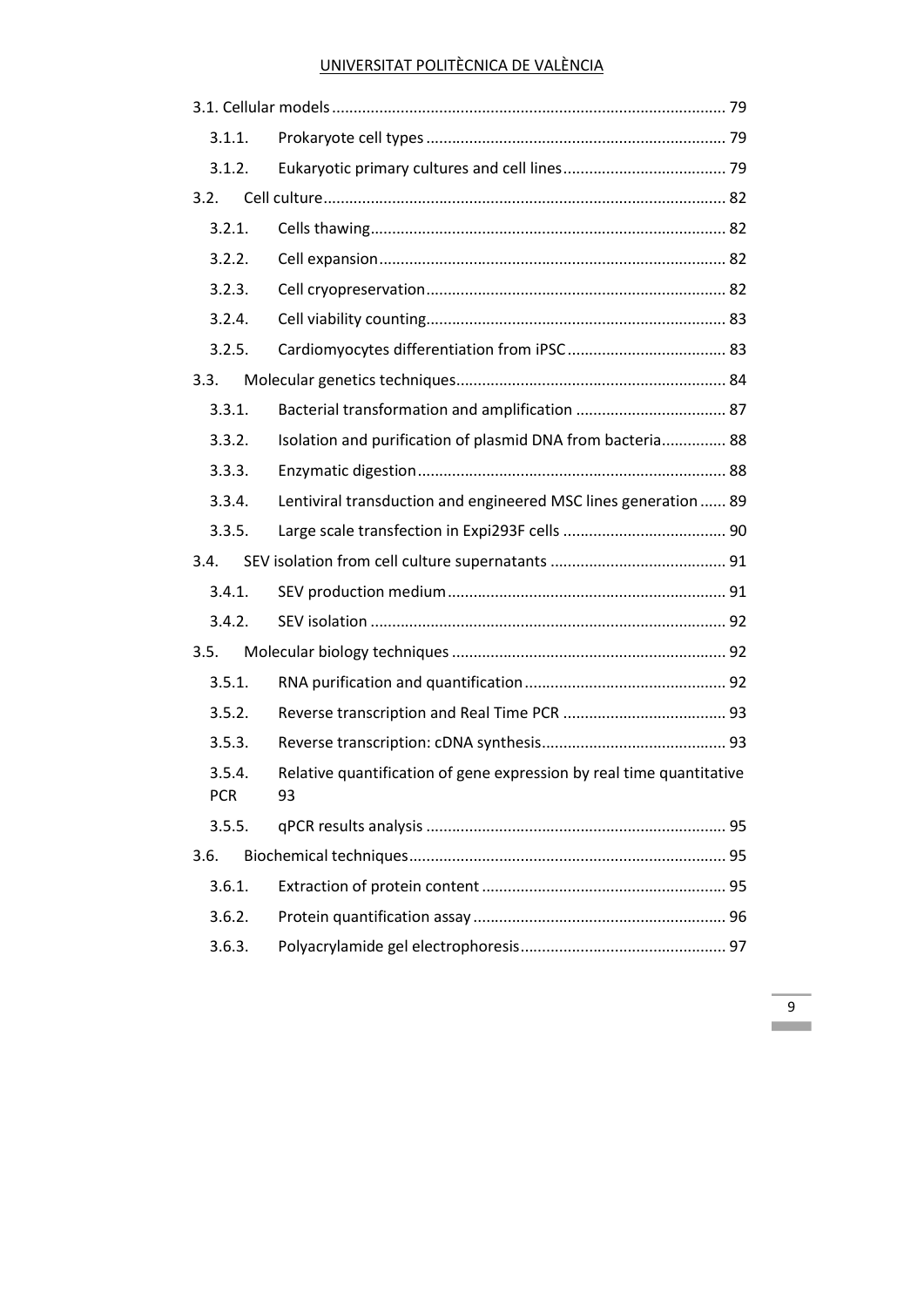| 3.6.4. |         |                                                                |  |
|--------|---------|----------------------------------------------------------------|--|
| 3.6.5. |         | Membrane blocking, antibody labelling and signal detection  98 |  |
| 3.7.   |         |                                                                |  |
| 3.8.   |         |                                                                |  |
|        | 3.8.1.  |                                                                |  |
| 3.8.2. |         |                                                                |  |
| 3.8.3. |         |                                                                |  |
| 3.8.4. |         |                                                                |  |
| 3.8.5. |         |                                                                |  |
| 3.9.   |         |                                                                |  |
| 3.10.  |         |                                                                |  |
|        | 3.10.1. |                                                                |  |
|        | 3.10.2. |                                                                |  |
| 3.11.  |         |                                                                |  |
| 3.12.  |         |                                                                |  |
| 3.13.  |         |                                                                |  |
|        | 3.13.1. |                                                                |  |
|        | 3.13.2. |                                                                |  |
|        | 3.13.3. |                                                                |  |
|        | 3.13.4. | Reactive oxygen species generation measurement 110             |  |
|        | 3.13.5. | Autophagy and endoplasmic reticulum stress study  110          |  |
|        | 3.13.6. |                                                                |  |
|        | 3.13.7. |                                                                |  |
|        | 3.13.8. |                                                                |  |
| 3.14.  |         |                                                                |  |
|        | 3.14.1. |                                                                |  |
|        | 3.14.2. |                                                                |  |
| 3.15.  |         |                                                                |  |
|        | 3.15.1. |                                                                |  |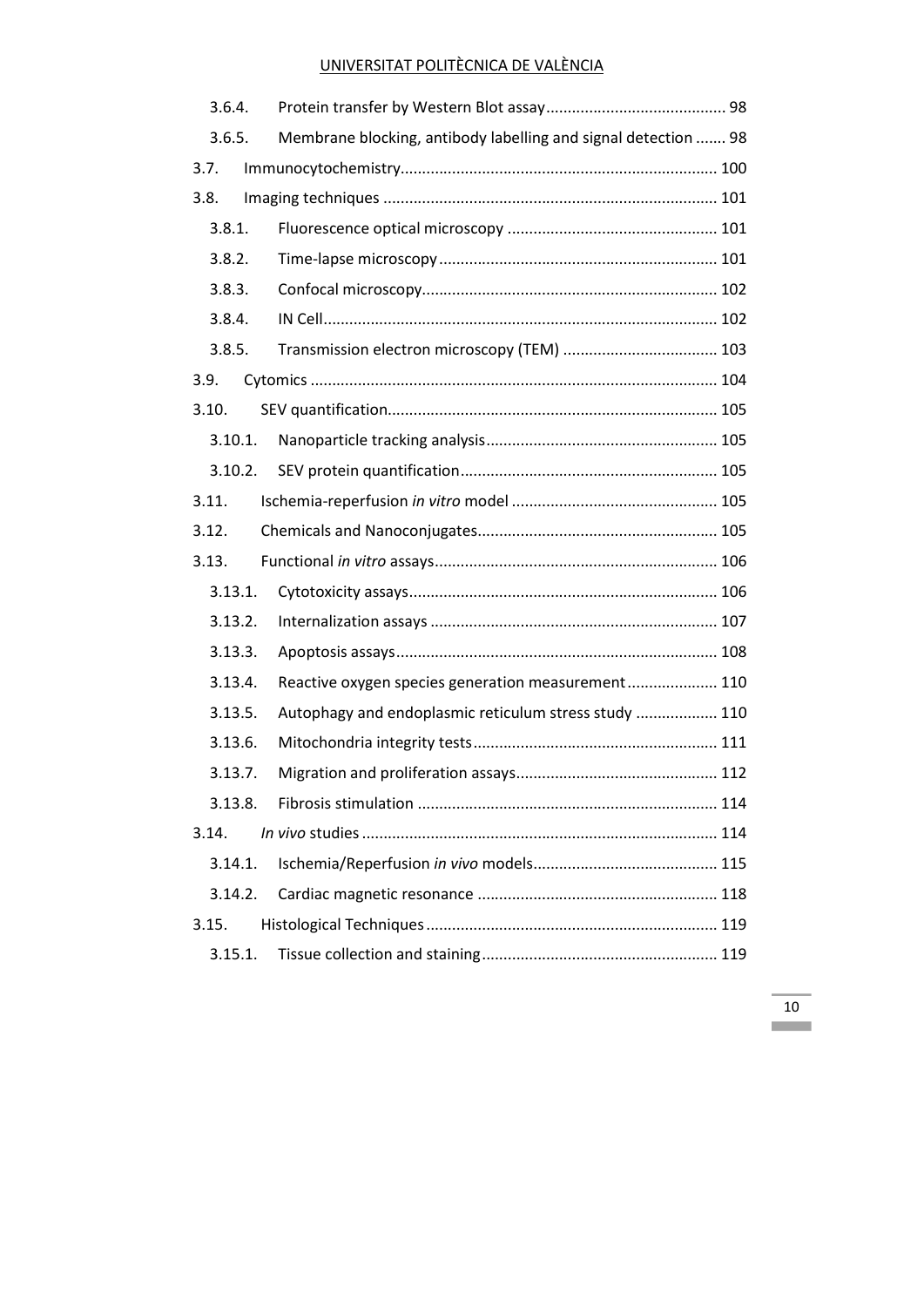|                                                                                                                                                  | 3.16.                 |                                                                                                                                                    |
|--------------------------------------------------------------------------------------------------------------------------------------------------|-----------------------|----------------------------------------------------------------------------------------------------------------------------------------------------|
| 4.                                                                                                                                               |                       |                                                                                                                                                    |
|                                                                                                                                                  |                       | Section A: PGA-diDHA-based nanoconjugates role in cardiomyocytes pre-<br>conditioning during ischemia-reperfusion induced injury.  125             |
|                                                                                                                                                  | 4.1.                  | Human coronary microvascular endothelial cells, Neonatal Rat<br>Cardiomyocytes and Neonatal Rat Cardiac fibroblasts characterization 125           |
|                                                                                                                                                  | 4.2.                  | Half maximal inhibitory concentration in HMVEC-C, NRVM and cFib<br>depends on nanoconjugates diDHA loading and encapsulation 126                   |
|                                                                                                                                                  | 4.3.                  | PGA-diDHA-based nanoconjugates uptake evaluation in HMVEC-C,                                                                                       |
|                                                                                                                                                  | 4.4.                  | Oxygen and glucose deprivation and reperfusion protocol in vitro 129                                                                               |
|                                                                                                                                                  | 4.4.1.                | PGA-diDHA-based nanoconjugates reduce Caspase 3/7 activity                                                                                         |
|                                                                                                                                                  | 4.4.2.                | PGA-diDHA nanoconjugates uptake depends on the physiological                                                                                       |
|                                                                                                                                                  | 4.4.3.                | NRVM uptake PGA-diDHA-based nanoconjugates from HMVEC-C                                                                                            |
|                                                                                                                                                  | 4.4.4.<br><b>NRVM</b> | PGA-diDHA <sub>6.4</sub> limits I/R-induced injury by reducing apoptosis in<br>136                                                                 |
|                                                                                                                                                  | 4.4.5.                | PGA-diDHA nanoconjugates treatment attenuates autophagy                                                                                            |
| 4.4.6.<br>PGA-diDHA-based nanoconjugates reduce reactive oxygen species<br>generation and restore the I/R-induced loss of mitochondrial membrane |                       |                                                                                                                                                    |
|                                                                                                                                                  | 4.5.<br>vitro         | PGA-diDHA-based nanoconjugates do not promote cFib migration in<br>147                                                                             |
|                                                                                                                                                  | 4.6.                  | PGA-diDHA <sub>6.4</sub> exerts a cardioprotective effect in human iPSC-derived CM<br>149                                                          |
|                                                                                                                                                  | 4.7.                  | PGA-diDHA <sub>6.4</sub> ameliorated myocardial injury in a small animal model if                                                                  |
|                                                                                                                                                  | 4.8.                  | Ischemic zone pre-conditioning with PGA-diDHA6.4 before reperfusion<br>reduces area at risk after AMI in a large animal of I/R-induced injury  156 |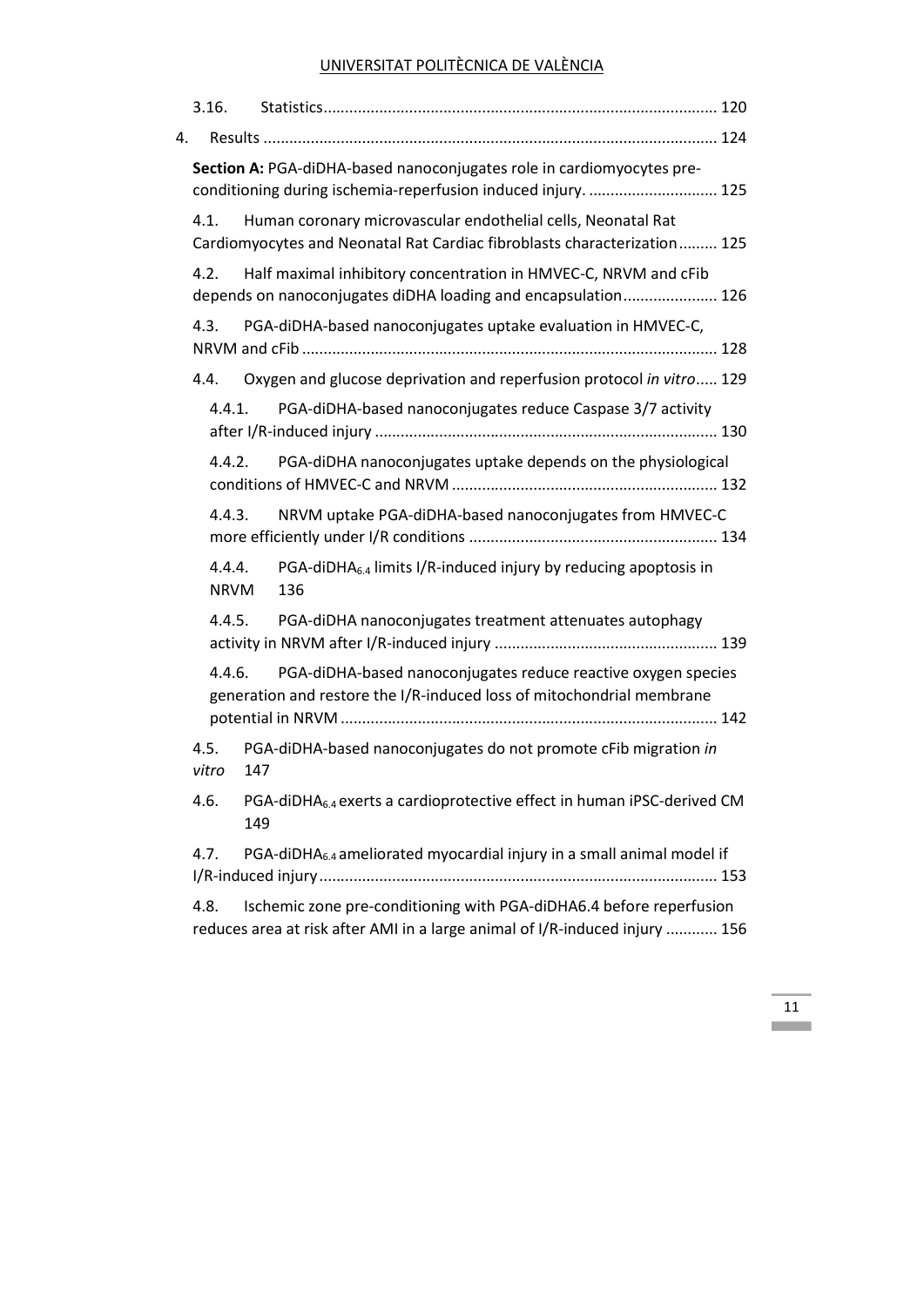| Section B: Oncostatin-M-enriched SEV isolated from genetically modified MSC                                                                             |  |  |  |  |  |  |
|---------------------------------------------------------------------------------------------------------------------------------------------------------|--|--|--|--|--|--|
| 4.9. OSM receptors LIFR, GP130 and OSMR gene expression is changed upon                                                                                 |  |  |  |  |  |  |
| 4.10. OSM reduced human cardiac ventricular fibroblasts proliferation and                                                                               |  |  |  |  |  |  |
| rhOSM interferes with proliferation and migration capabilities of MSC<br>4.11.                                                                          |  |  |  |  |  |  |
| OSM native sequence fusion to lactadherin for specific anchoring in<br>4.12.                                                                            |  |  |  |  |  |  |
|                                                                                                                                                         |  |  |  |  |  |  |
| 4.12.2. Doxycycline addition to engineered MSC affects cell viability and                                                                               |  |  |  |  |  |  |
| SEV isolated from engineered MSC conditioned media maintain<br>4.12.3.<br>characteristic EV markers content, expected morphology and same size          |  |  |  |  |  |  |
| 4.12.4. OSM is not detected in SEV isolated from engineered MSC<br>conditioned culture media after constructs expression induction with                 |  |  |  |  |  |  |
| 4.13. OSM sequence modification is necessary in order to anchor it to SEV                                                                               |  |  |  |  |  |  |
| 4.13.1. OSM is loaded in Expi293F derived SEV after cell transduction with                                                                              |  |  |  |  |  |  |
| Mutant and Mature OSM showed functional activity in human<br>4.13.2.                                                                                    |  |  |  |  |  |  |
| Mutant and Mature OSM variants loaded in SEV isolated from<br>4.14.<br>Engineered Immortalized MSC suggest an enhanced therapeutic potential            |  |  |  |  |  |  |
| Immortalized MSC genetic modification for CD81, matureOSM-<br>4.14.1.<br>CD81 and mutantOSM-CD81 fusion proteins specific loading in SEV surface<br>193 |  |  |  |  |  |  |
| 4.14.2.<br>matureOSM-CD81 and mutantOSM-CD81 fusion proteins are                                                                                        |  |  |  |  |  |  |